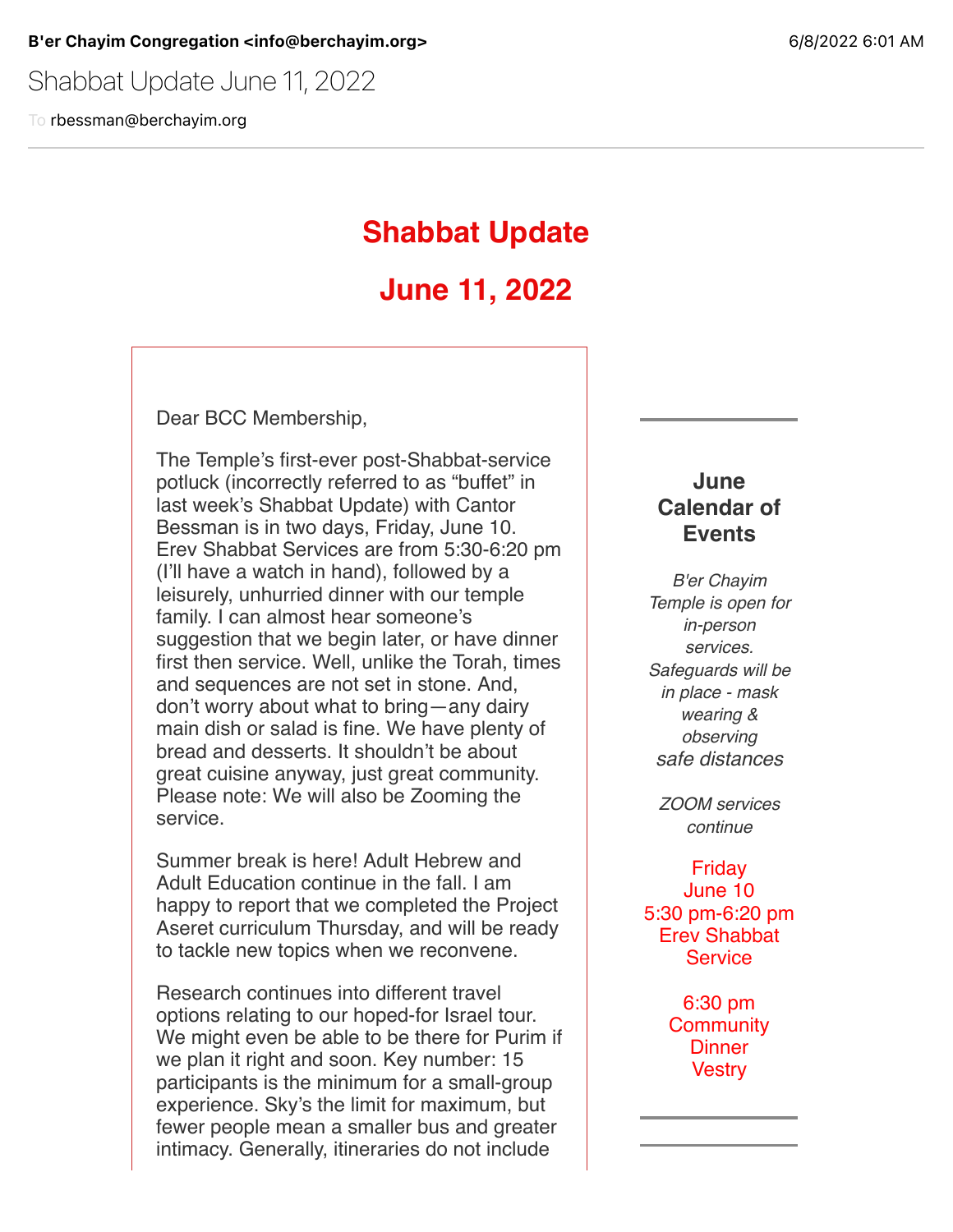air travel as airlines no longer offer group discounts for these kinds of personalized excursions. The most promising agency I spoke with is Baltimore-based and came highly recommended by the Federation. Travel through March is less expensive and not as congested. Land package prices hover around \$4,000-\$4,500 depending upon choices of hotels and excursions. I asked for mid-high quality hotels. Not five stars, but four-plus. Breakfasts are always included, as well as a Shabbat meal. Everything is adjustable, as it is a private tour.

I should hear from Gate1 Travel (gate1travel.com) this week. Actually, they phoned Monday night at 6:56 pm which resulted in a very truncated conversation (I had a meeting set for 7:00 pm). They are a large company and have less expensive packages that include airfare.

Hope to see you Friday at services starting 5:30 pm and/or the dairy potluck dinner afterward. I should be able to let you know then what Gate1 Travel had to say.

Shabbat Shalom,

Cantor Richard Bessman

# This Week's Torah Portion

*Naso*

**נֹ#ָא**

*Take a Census*

*Numbers 4:21***−***7:89*

### **Yahrzeits for week ending June 11**

Hirsh Tzvi **Schmier** 

Sophie Rosenau

David Sumner Mayo

> Rachael **Silverman**

Charlotte Shapiro Arzt

Arnie Sack

Lawrence Peskin

Maurice Wesoky

Greta Granet

Morris Dantzic

Jacob Hersch

And the recent passing of Lee Schwartz



## **Happy Birthday**

**June 7** Elizabeth Weisman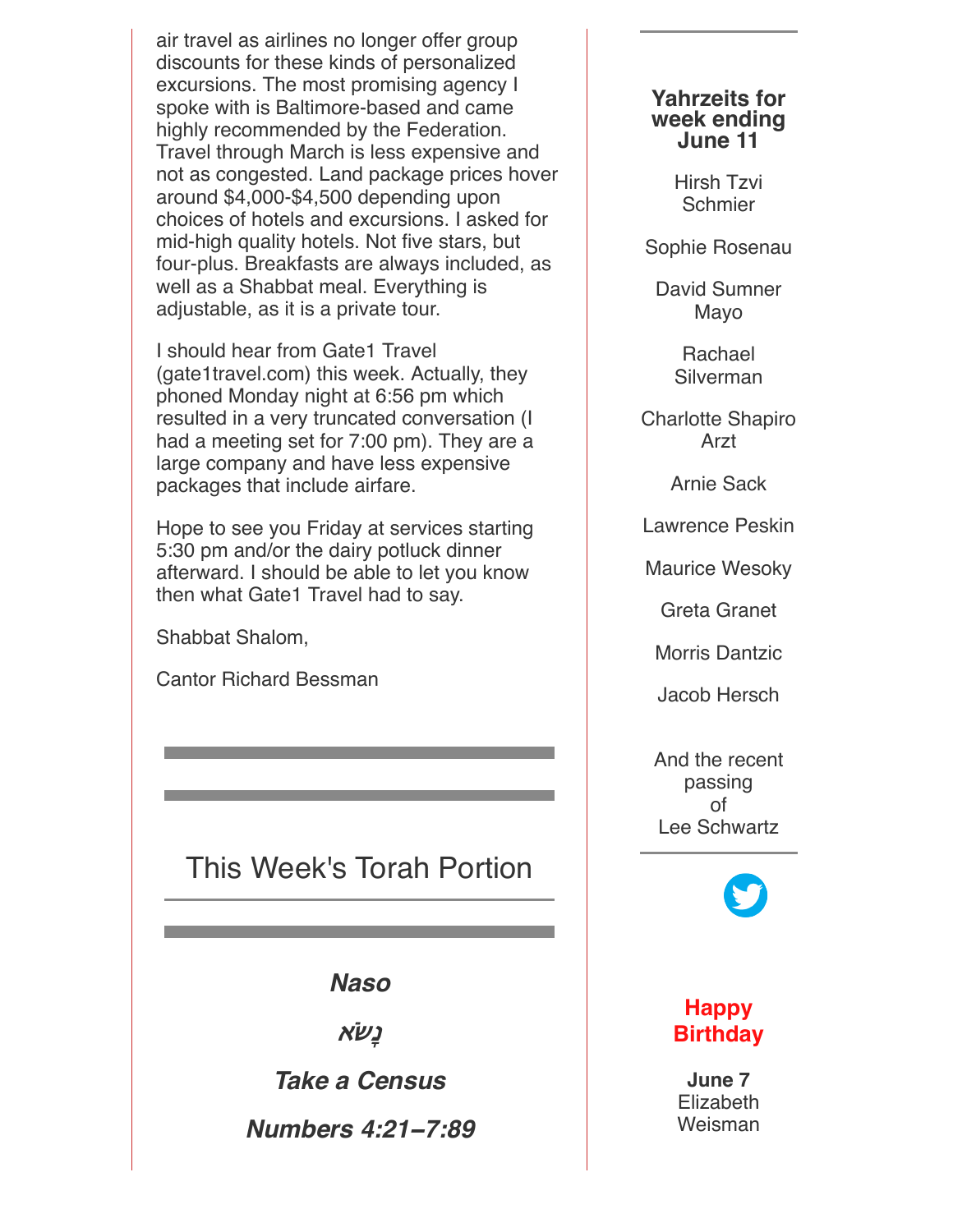### Summary

- A census of the Gershonites, Merarites, and Koathites between the ages of thirty and fifty is conducted and their duties in the Tabernacle are detailed. (4:21-49)
- God speaks to Moses concerning what to do with ritually unclean people, repentant individuals, and those who are suspected of adultery. (5:1-31)
- The obligations of a nazirite vow are explained. They include abstaining from alcohol and not cutting one's hair. (6:1- 21)
- God tells Moses how to teach Aaron and his sons the Priestly Blessing. (6:22-27)
- Moses consecrates the Sanctuary, and the tribal chieftains bring offerings. Moses then speaks with God inside the Tent of Meeting. (7:1-89)

NOTE: Sometimes Parashat Naso is separated into Naso I and Naso II as follows:

> Naso I (Numbers 4:21-5:31) Naso II (Numbers 6:1-7:89

Shana Andrews

**June 9** Larry Brock

**June 19** Jake Litman

**6/22** Debbie Lang

**6/25** Rick Dezen

**6/27** Adam Lazarus

## **Happy Anniversary**

**June 8**

Bruce and Bobbi **Dubins** 

share your birthday and anniversaries dates with our friends and families...contact info@berchayim.org

B'er Chayim **Contact** Information:

Temple phone: 301-722-5688

Cantor Bessman email: rbessman@ berchayim.org

"Virtual"